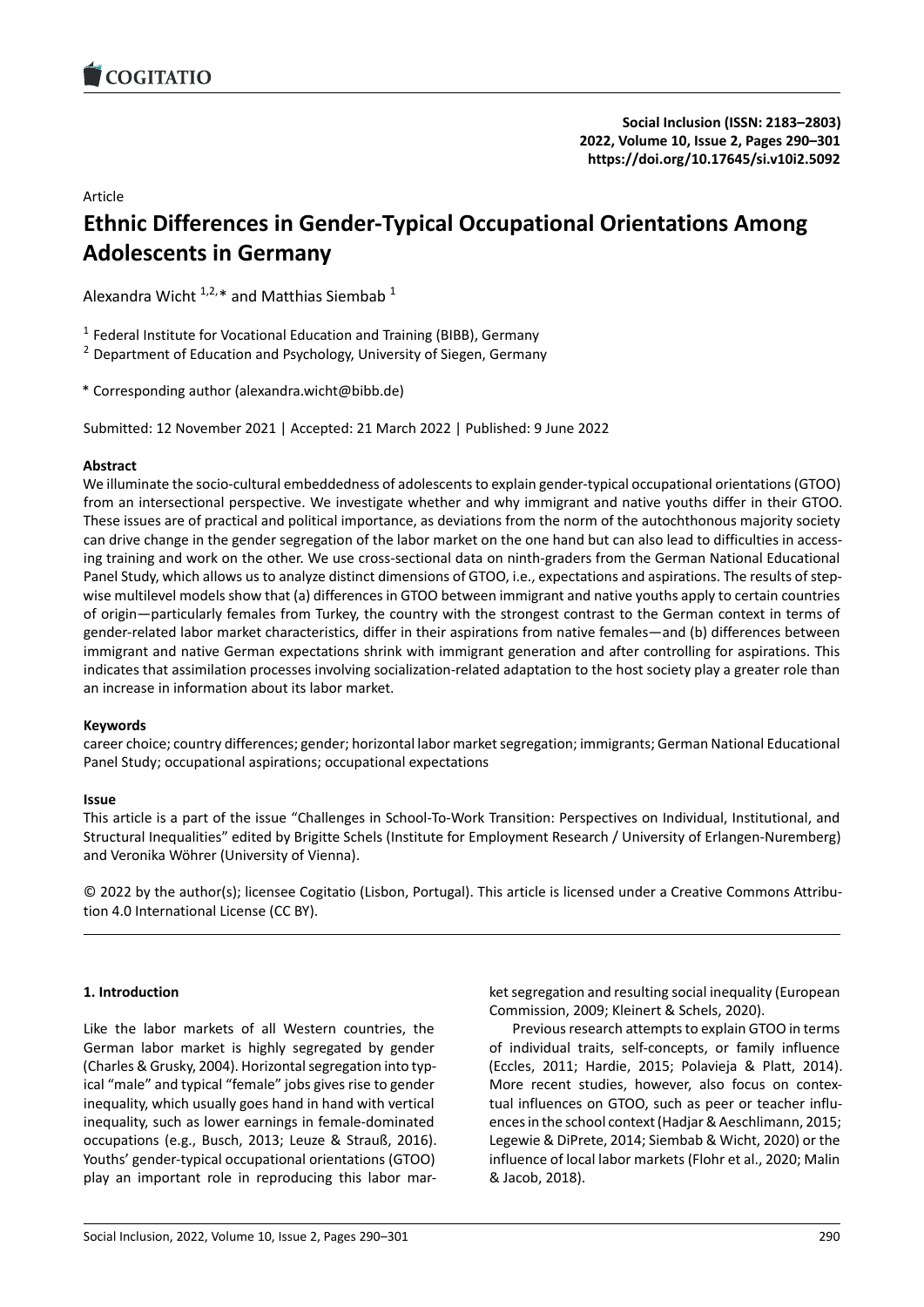#### COQUATIO

Young immigrants are a highly interesting case for [exploring GTOO fro](https://www.cogitatiopress.com)m a contextual perspective. Their gender‐specific socialization processes are embedded in the multiple contexts of their country of origin and their host society. As the gendered connotation of occupations is culture‐specific (Hofstede, 2001), young immi‐ grants' "frames of reference" (Hodkinson & Sparkes, 1997) about men's and women's careers may be shaped by different, and possibly even inconsistent, ideas about gender. This is important from a policy perspective because, on the one hand, multiculturalism and resulting differences in career choices can drive change in gender‐ segregated labor markets. On the other hand, if gender is an important hiring characteristic, atypical career choices can also lead to difficulties in accessing training and work. However, little is known about how gender and migration intersect in explaining occupational ori‐ entations (for exceptions regarding the US context see Baird, 2012; Hardie, 2015).

We aim to highlight the relevance of youths' sociocultural embeddedness in specific contexts when inves‐ tigating the GTOO of immigrants compared to native youths in Germany. We address two central questions: (a) Do immigrants from certain countries of origin have different GTOO than native Germans? If so, (b) do these differences persist or diminish across immigrant gener‐ ations due to acculturation? For this purpose, we use cross‐sectional data on 10,264 ninth‐graders from the German National Educational Panel Study (NEPS), which allows us to analyze theoretically distinct dimensions of GTOO. Moreover, the NEPS allows for nuanced analyses of differences between native Germans and immigrants by country of origin and immigrant generation (Olczyk et al., 2016).

# **2. Country Context**

In Germany, around 20% of the total population had a migration background in 2010—this share had risen to roughly 25% by 2020. This includes all persons who were either not born with German citizenship themselves or who have at least one parent who was not born with German citizenship (German Federal Statistical Office, 2017, 2022). Until 2010, when the data on which our analyses are based were collected, migration in Germany was characterized by two main groups that differed in terms of integration and motivation.

One large group is the so‐called guest workers, made up mainly of Turks who came to Germany with their families beginning in the 1960s, primarily to improve their economic situation. This is a negatively selected group in terms of this population's educational and economic resources and thus its integration into the German labor market, but a positively selected group in terms of its higher educational and occupational aspi‐ rations compared to native Germans (Salikutluk, 2016; Wicht, 2016). Another large group is the (late) repatri‐ ates. These are German minorities in the former Soviet Union (FSU) or Eastern Europe, especially Poland, who were able to resettle in Germany due to special regula‐ tions. Despite their comparatively high level of educa‐ tion, this group also must contend with problems in the education system and the labor market (Haberfeld et al., 2011; Kogan, 2011).

Since members of these ethnic groups immigrated to Germany at different times, it is important to con‐ sider their generational status, i.e., whether the respondents themselves were born abroad (first generation), their parents (second generation), or their grandparents (third generation; see Olczyk et al., 2016). FSU immi‐ grants interviewed in the NEPS in 2010 are mostly firstor second‐generation immigrants, while Turkish respon‐ dents belong mainly to the second generation, and Polish respondents to the third generation (for details on our operationalization of ethnic origin see Section 4.2). The NEPS data does not include information on migrants from recent refugee movements.

# **3. Theoretical Considerations**

# *3.1. On the Concept of Occupational Orientation*

Social psychology provides a multitude of concepts related to individual occupational orientation in gen‐ eral and GTOO in particular, including individual expec‐ tations and aspirations (Gottfredson, 2002; Sewell et al., 1969). Occupational expectations reflect anticipated career choices; they express an individual's beliefs about what they can reasonably expect to achieve consider‐ ing their opportunity structure (resources and external circumstances). In contrast, aspirations are seen as giv‐ ing expression to people's desires and wishes, which are detached from perceived opportunities proximal to career choice (Gottfredson, 2002; Rojewski, 2005). While related to different aspects of an individual's agency in career development, expectations and aspirations are closely linked to the individual's socially embedded learning experiences in childhood and adolescence (Lent et al., 1994; Sewell et al., 1969). In short, aspirations are assumed to arise from socialization processes; expecta‐ tions additionally result from information about and per‐ ceptions of accessibility and structural barriers.

# *3.2. Theoretical Model of the Formation of GTOO Within Social Contexts*

Gender—along with prestige—is considered a key driver of occupational orientation. Gottfredson's (2002) theory of circumscription, compromise, and self‐creation states that the gender‐typing of aspirations arises from social‐ ization during the process of circumscription by way of internalizing the gender roles provided by the social contexts in which individuals find themselves. Exposure to the articulated and tacit expectations of significant oth‐ ers (see also Sewell et al., 1969, which focuses on status transmission processes) leads individuals to develop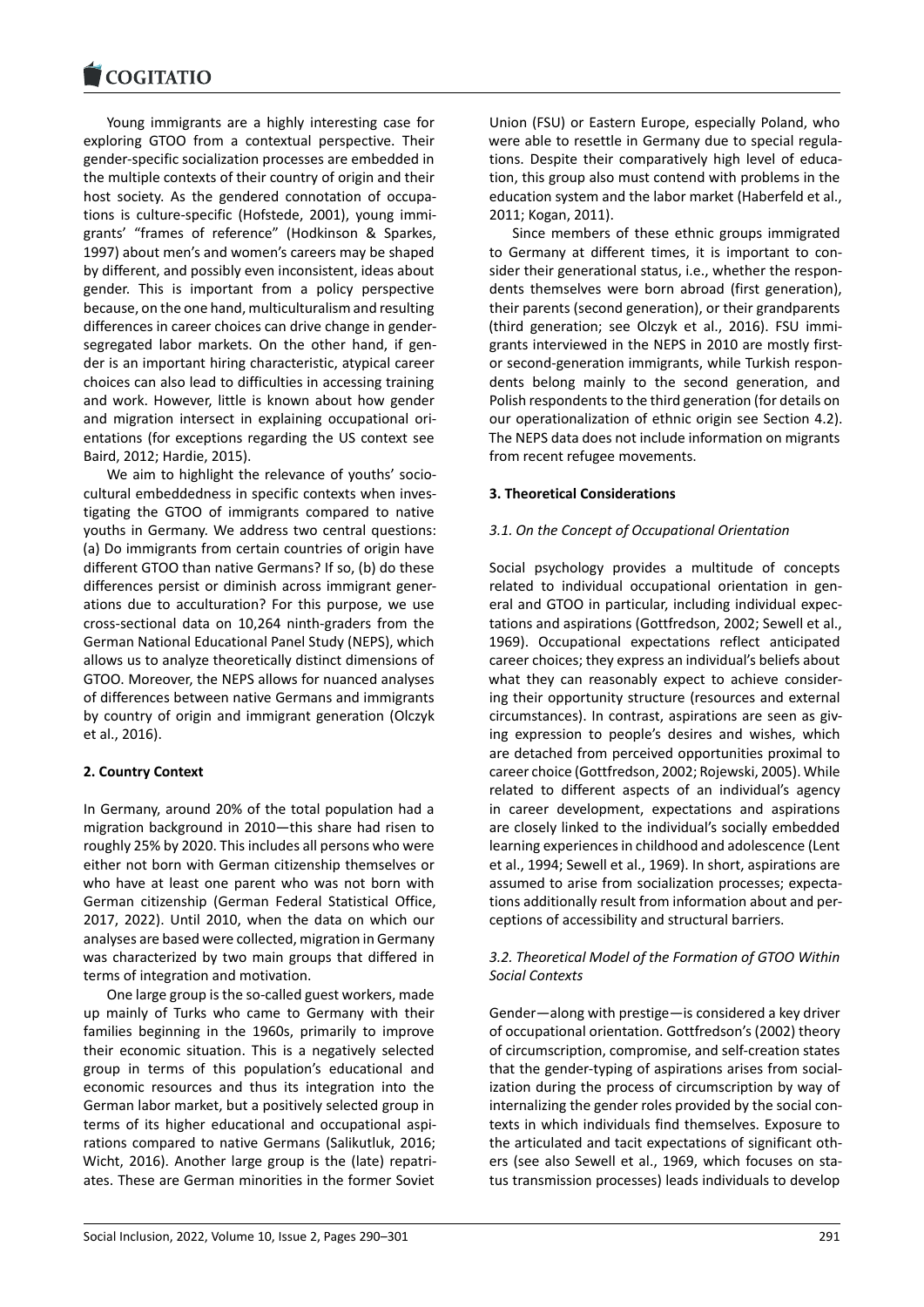#### COQUATIO

gender‐driven perceptions of themselves and the social [world and, as a resu](https://www.cogitatiopress.com)lt, to narrow their range of desired occupations (i.e., occupational aspirations). In the pro‐ cess of compromise, which is more proximal to career choice, perceived opportunity structures come into the equation. From the already limited pool of aspired‐to occupations, individuals exclude those they perceive to be difficult or impossible to achieve and adapt to goals they deem more achievable. That is, individuals gradu‐ ally develop an idea of what to expect (i.e., occupational expectations; see Gottfredson, 2002).

# *3.3. Country‐Specific Differences in GTOO*

Societies differ significantly in their ideas about which occupations are considered more feminine or more mas‐ culine (Hofstede, 2001): In Russia, for example, most medical doctors are women, whereas in European coun‐ tries this occupation is rather mixed (Ramakrishnan et al., 2014). Moreover, whether someone prefers a more gender‐typical occupation or one that is more gender‐atypical depends strongly on culture‐specific socialization processes (Xie & Shauman, 1997). For the US context, studies find for example that African‐ Americans and Hispanics aspire to more gender‐atypical occupations than do White youth (Baird, 2012; Hardie, 2015). Further evidence can be drawn from studies on gender‐role attitudes among immigrants in Europe, according to which certain immigrants exhibit consider‐ ably different (mostly more traditional) value orientations compared to natives (Kretschmer, 2018; Röder & Mühlau, 2014).

The theory of segmented assimilation (Portes & Rumbaut, 2001) points to the role of contrasts between the socio‐structural characteristics of the host society and specific countries of origin in understanding differ‐ ences in immigrant acculturation processes. From this point of view, differences in GTOO between immigrant and native youth are not expected to be equal across immigrant groups but may depend on the specific contextual factors of the countries of origin (Heinz, 2009; Schoon & Lyons‐Amos, 2016). Such discrepancies were found regarding educational orientations (McElvany et al., 2018; Salikutluk, 2016) and the socioeconomic status (SES) of occupations (Jonsson & Rudolphi, 2011; Wicht, 2016).

The main contextual factors are the sociostructural characteristics of the labor market in the countries of

origin, including horizontal segregation and female labor force participation. Following Xie and Shauman (1997), adolescents' GTOO may reflect the actual distribution of men and women in the adult labor force through same‐sex role models (Leuze & Helbig, 2015) relevant to aspirations or perceived structural barriers (Lent et al., 1994) relevant to expectations. Hence, we expect immi‐ grants from countries with lower horizontal gender seg‐ regation than Germany to show less GTOO than native Germans. For countries with more horizontal gender seg‐ regation than Germany, the direction of the relationship is unclear because the occupations underlying gender segregation may differ.

We thus pose that the aspirations (H1a) and expectations (H1b) of immigrants from countries with lower horizontal gender segregation of the labor market (com‐ pared to Germany) are less gender‐typical than those of native Germans.

Moreover, female labor force participation in the country of origin is assumed to be relevant for differ‐ ences in GTOO between immigrant and native youth. In countries of origin with low female labor force par‐ ticipation, certain male‐dominated occupations may typ‐ ically be held by women in Germany. This is likely to be particularly relevant to the differences in GTOO between immigrant and native German boys. While boys from such countries of origin are likely to have more diverse same‐sex role models and perceive fewer barriers based on gender, girls may lack same‐sex role models in their country of origin.

We then pose that the expected differences in GTOO are more pronounced for boys from countries with lower female labor force participation (compared to Germany) than for girls (H1c).

Table 1 provides an overview of the country‐specific sociostructural characteristics of Germany and the largest migrant groups there. Of the countries consid‐ ered, Germany has the highest occupational gender seg‐ regation, as measured by the standardized dissimilar‐ ity index (39.9%), and a relatively balanced labor force participation of women (52.8%). In terms of these two measures, the strongest contrast is between Germany and Turkey. Therefore, we expect the largest differ‐ ence in GTOO between boys from Turkey and native Germans and the smallest difference in GTOO between girls from Turkey and natives, as Turkish girls tend to lack same‐sex role models in their country of origin. The characteristics of Poland and the FSU states are

|                                             |            | FSU  |            |      |      |  |  |
|---------------------------------------------|------------|------|------------|------|------|--|--|
|                                             | <b>GER</b> | KAZ  | <b>RUS</b> | POL  | TUR  |  |  |
| Labor force participation rate of women (a) | 52.8       | 65.4 | 55.9       | 48.3 |      |  |  |
| Standardized Dissimilarity Index (b)        | 39.9       | 32.2 | 35.6       | 32.9 | 30.7 |  |  |

Notes: (a) data from 2010; (b) own calculations based on data from 2011, except Russia from 2016 (occupations classified according to ISCO‐08 (for details see Busch, 2013, pp. 116–132). Source: International Labour Organization (2020a, 2020b).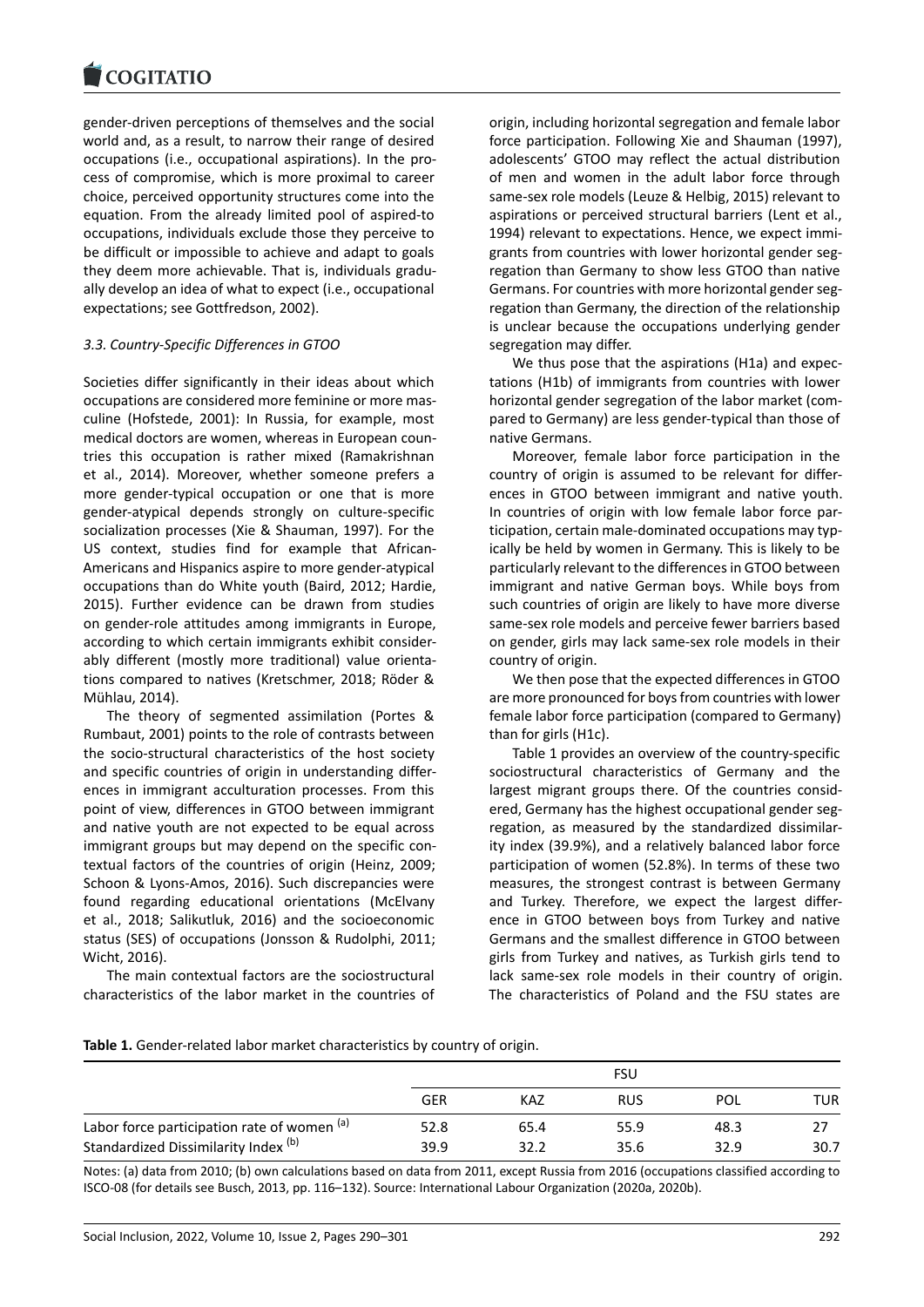#### **LOGITATIO**

more heterogeneous and partly comparable to those [of Germany. Howev](https://www.cogitatiopress.com)er, the difference in the dissimilar‐ ity index between Germany and Kazakhstan is strik‐ ing. Therefore, we expect larger differences in GTOO between immigrant youth from Kazakhstan and native German youth for both genders.

# *3.4. Decreasing Differences in GTOO With Immigrant Generation*

As immigrants often stay in the host society for several generations, assimilation processes may emerge that entail diminishing cultural and social differences with the autochthonous majority society (Alba & Nee, 2003). Acculturation is a central component of assimilation: Immigrants adopt behaviors and cultural values of the host society over time and across immigrant generations (Gans, 2007), including GTOO. In this regard, Röder and Mühlau (2014) point to acculturation processes in gen‐ der role attitudes.

The role of acculturation in immigrant GTOO might be twofold: First, immigrants who initially lack informa‐ tion about the opportunity structures of the host coun‐ try (paucity of information; see Kao & Tienda, 1998) may acquire or correct relevant knowledge over time. This might entail a compromise between their initial GTOO and the demands of the labor market, leading to an adjustment of expectations. Second, unlike firstgeneration immigrants, second‐ and third‐generation immigrant youths may have internalized the social norms and values of the host society more strongly by being exposed to them over time. For them, the circumscrip‐ tion process of excluding unacceptable occupational alternatives might therefore be more influenced by the social structures of the host society, leading to shrink‐ ing differences between the gender‐typical aspirations of immigrant and native youths.

Thus we pose that the differences in aspirations (H2a) and expectations (H2b) between immigrants and native Germans diminish across immigrant generations.

# **4. Data and Methods**

# *4.1. Sample*

We use representative data from the NEPS, which provides information on 22,467 German ninth‐graders (Blossfeld & Roßbach, 2019; NEPS Network, 2019a, 2019b). We rely on two starting cohorts (SC) of the NEPS: SC3 "Paths Through Lower Secondary School" (N = 7,228) and SC4 "School and Vocational Training" (N = 15,239). Due to a different survey design and missing values in key independent variables, students who attended special‐needs, elementary, or orientation stage schools were excluded.

The surveys were carried out in the classroom via paper and pencil interviews, starting in 2010. In our study, we primarily used data from the 5th wave of SC3 in 2014 and the second wave of SC4 in 2011, which we combined into one cross‐sectional dataset. At this time, students were at the end of ninth grade, where some of them—especially those at lower secondary schools (*Hauptschule*)—were about to leave the general school system. In addition, we made use of data from prior waves to fill in missing information on relevant sociodemographics.

Complete information on all variables used in our analyses is available for 6,184 students. 7,525 students had missing values in at least one of the variables on occupational orientation (aspirations or expectations). Analyses of missing values show a systematic correla‐ tion with the school type students attends. Students at upper secondary schools (*Gymnasium*), whose tran‐ sition to training often takes place after graduating in the 13th grade, three years later than students attend‐ ing lower tracks, are less likely to provide informa‐ tion on their occupational orientation. We control for school type to avoid a systematic bias of the results due to that missing pattern. Other cases have missing val‐ ues in control variables, especially the gender‐typing of parental occupations.

We applied multiple imputations to deal with missing values in the control variables (Little & Rubin, 2002). Since under some circumstances imputed values of the dependent variable may add noise to the estimates of the analysis model (von Hippel, 2007), we excluded cases with missing information in those variables (N = 7,525). Also, we excluded students with missing information in our focal independent variables measuring immigrant generation and country of origin ( $N = 115$ ). We used sequential imputation by chained equations to create 20 datasets. The imputation model encompasses all variables of our analyses models as well as auxil‐ iary variables, including school type, gender, vocational interests, numeracy and literacy skills, and type of SC. The analysis sample comprises 4,868 male and 5,396 female students.

# *4.2. Measures*

We use expectations and aspirations as measures of students' *occupational orientation*. Expectations were measured with the open‐ended question: "Consider everything you know right now. What will probably be your occupation in the future?" (NEPS, 2013a, p. 129). Aspirations were measured with the open‐ended ques‐ tion: "Imagine you had all opportunities to become what you want. What would be your ideal occupation?" (NEPS, 2013a, p. 128). The occupations mentioned by students are coded by NEPS according to the five-digit classification of occupations (KldB 2010, see German Federal Employment Agency, 2015), which allows us to merge occupation‐related characteristics. We use the proportion of people in the occupation of the same sex as the respondent, as determined in the 2011 census, to map the gender‐typing of occupational expectations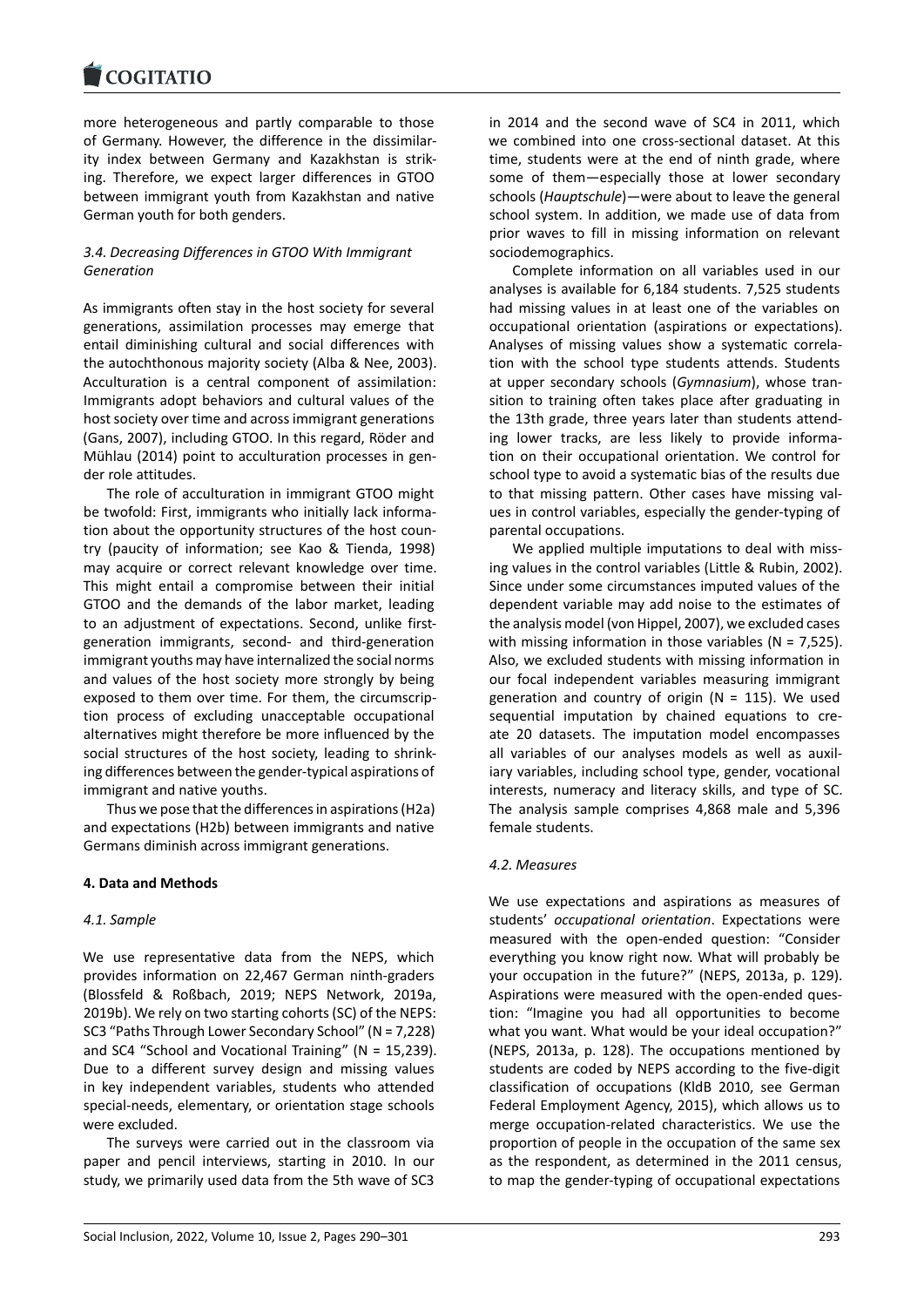#### COGITATIO

and aspirations (German Federal Statistical Office, 2014). [Values range from .0](https://www.cogitatiopress.com)00 to .996.

We use immigrants' generation status and country of origin as measures of *ethnic origin*. The variables are based on information about students' country of birth, that of their parents, and that of their grandparents (for details see Olczyk et al., 2016). If respondents, their parents, and grandparents were born in Germany, they were classified as natives. We distinguished between immigrants from Turkey, the FSU, and Poland. Another group is made up of immigrants from other countries, which had to be pooled due to insufficient case numbers. As for immigrants' generation status, respondents who were born abroad belong to the first immigrant gener‐ ation. Those born in Germany with at least one parent born abroad belong to the second generation. If respon‐ dents and their parents were born in Germany and at least one grandparent was born abroad, respondents are considered third‐generation immigrants. Due to an insuf‐ ficient number of observations, we were not able to con‐ sider a combination of the country of origin and immi‐ grant generation in a single variable.

We use the grade point average in math and German to measure *academic achievement*. The information is based on student responses to questions concerning their last mid‐year report card. Values range from 1 (*best grade*) to 6 (*worst grade*).

The variable *school type* is based on information about the sampling procedure that explicitly accounted for stratification by school type. In Germany, *Gymnasium* is the highest school type, offering the opportunity to obtain a university entrance certificate. Among the school types below *Gymnasium*, many *Länder* distin‐ guish between *Hauptschule* (lowest level) and *Realschule* (intermediate level), whereas other *Länder* combine these two types (schools with several courses of educa‐ tion). Finally, some *Länder* offer comprehensive schools, where the qualification students can obtain depends on how well they do during their course of education.

To depict the *sociocultural familial background* of the respondents, we use three variables: The first one is the number of books available in the household as a measure of cultural capital (Sieben & Lechner, 2019). This variable is based on student assessments supported in the questionnaire by a visual illustration (NEPS, 2013a, pp. 64–65, 2013b, p. 29). The scale ranges from 1 (*none* or *only very few books*) to 6 (*enough to fill shelf units*). The second variable is parental SES as measured by the highest ISEI (Ganzeboom et al., 1992) of parental occupations. Values range here from 11.56 to 88.96. The third variable is the gender‐typing of maternal and paternal occupations. This variable is measured by the same‐sex share of persons in the respective parent's occupation, as determined in the 2011 census. Values range from .002 to .997.

Finally, we use a binary indicator to distinguish the SC3 *subsample* from that of SC4. This information is avail‐ able in the survey design of the NEPS.

Table 2 shows the descriptive statistics for all vari‐ ables used in our analyses as well as information on the survey instruments, scales, and coding.

#### Table 2. Descriptive statistics (non-imputed values).

|                                          | Males |       |       | Females |       |       |
|------------------------------------------|-------|-------|-------|---------|-------|-------|
|                                          | х∕%   | SD    | N     | х∕%     | SD    | N     |
| Gender-typical expectations              | .71   | .26   | 5,476 | .65     | .24   | 5,983 |
| Gender-typical aspirations               | .73   | .23   | 5,476 | .58     | .24   | 5,983 |
| Migration background (ref. natives)      | .67   | .47   | 3,654 | .63     | .48   | 3,772 |
| 1st generation                           | .05   | .23   | 301   | .05     | .22   | 303   |
| 2nd generation                           | .18   | .38   | 972   | .21     | .40   | 1,225 |
| 3rd generation                           | .10   | .30   | 549   | .11     | .32   | 683   |
| Country of origin (ref. Germans)         | .67   | .47   | 3,653 | .63     | .48   | 3,771 |
| POL                                      | .05   | .22   | 275   | .05     | .23   | 321   |
| <b>FSU</b>                               | .05   | .22   | 266   | .05     | .23   | 320   |
| TUR                                      | .05   | .22   | 277   | .06     | .23   | 348   |
| Other                                    | .18   | .39   | 1,005 | .20     | .40   | 1,223 |
| Grades (math & German)                   | 2.91  | .74   | 5,180 | 2.83    | .77   | 5,744 |
| School type (ref. Gymnasium)             | .32   | .47   | 1,773 | .38     | .49   | 2,292 |
| Comprehensive school                     | .10   | .30   | 536   | .10     | .30   | 596   |
| Realschule (secondary school)            | .25   | .43   | 1,379 | .23     | .42   | 1,349 |
| School with several courses of education | .09   | .28   | 479   | .09     | .29   | 553   |
| Hauptschule (lower secondary school)     | .24   | .43   | 1,309 | .20     | .40   | 1,193 |
| No. of books in household                | 3.77  | 1.52  | 5,176 | 3.91    | 1.47  | 5,690 |
| Highest parental ISEI                    | 52.59 | 20.29 | 4,210 | 52.15   | 20.34 | 4,701 |
| Mother's occupation (female share)       | .71   | .23   | 3,728 | .72     | .23   | 4,200 |
| Father's occupation (male share)         | .75   | .24   | 3,604 | .75     | .24   | 3,938 |
| SC3 (ref. SC4)                           | .28   | .45   | 5,476 | .28     | .45   | 5,983 |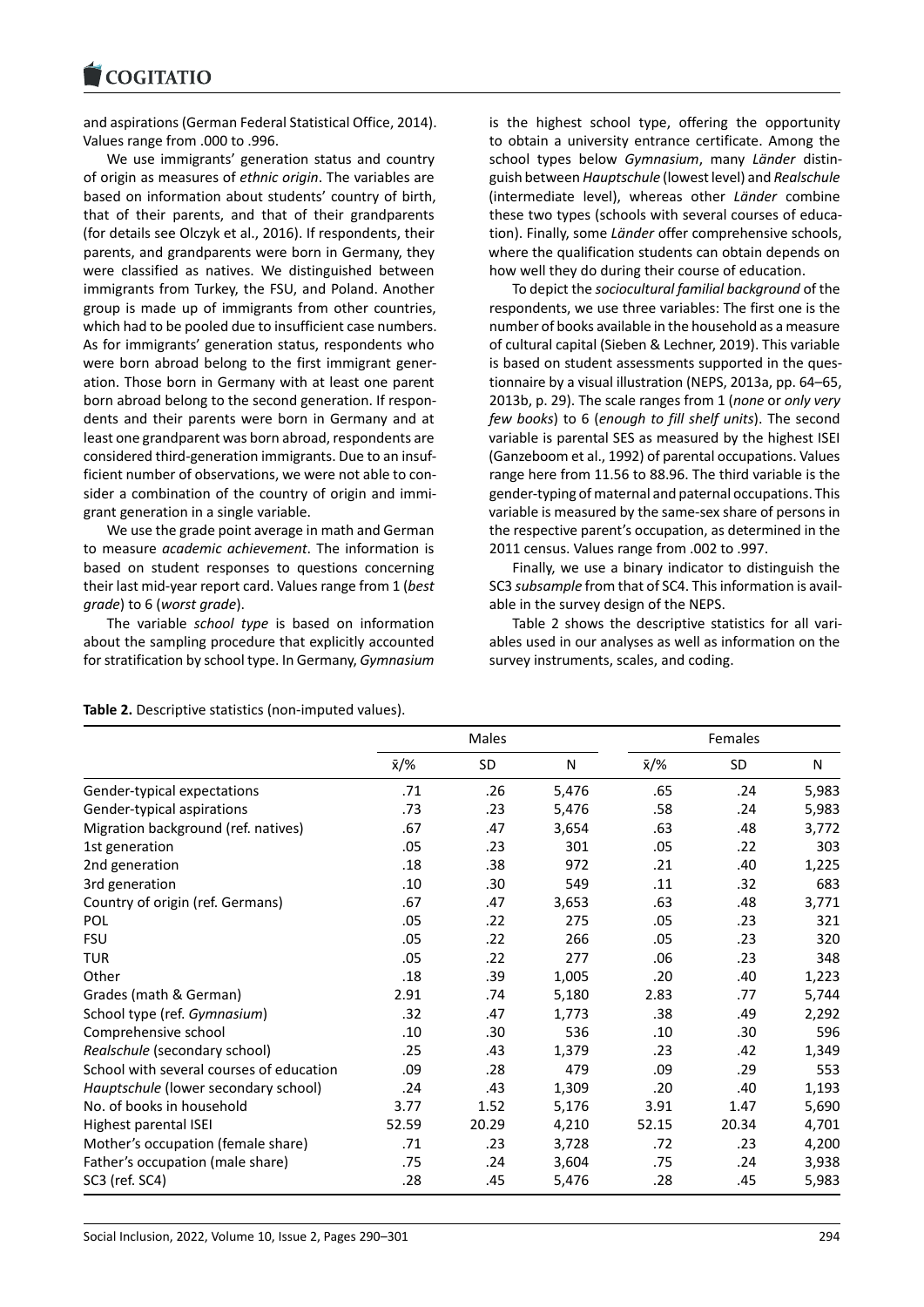### *4.3. Analytic Strategy*

[We ran gender‐sepa](https://www.cogitatiopress.com)rated models based on both the country of origin and immigrant generation to examine the presumed differences in GTOO between immigrant and native youths. We follow a stepwise approach and present models for occupational expectations and aspi‐ rations as well as models for expectations while con‐ trolling for aspirations. This enables us to distinguish information‐driven from socialization‐driven differences in GTOO between immigrant and native youths.

To account for the clustering of students within schools, we used linear random intercept models (Rabe‐Hesketh & Skrondal, 2012). In all models, we included school type, grades in math and German, cul‐ tural capital, highest parental SES, and gender‐typing of maternal and paternal occupation as covariates to rule out the possibility that GTOO differences between immi‐ grant and native students are partly due to differences in these variables.

### **5. Results**

### *5.1. Descriptive Results*

We start with a descriptive look at the differences in GTOO between native and immigrant youth. Table 3 shows, by gender and migration, the means and stan‐ dard deviations of gender‐typical expectations and aspi‐ rations, the top three occupations named as expecta‐ tions and aspirations (top 3 occupations), and the share of students covering the most popular ten occupations as a measure of the concentration of expected and aspired occupations (% top 10).

Without controlling for other characteristics, the mean differences in GTOO between native Germans and immigrants from certain countries of origin are small for both genders, varying by two percentage points. Among boys, however, there are substantial differences between native Germans and immigrant generations. There is also a stronger concentration of occupations among Turkish students than among native Germans for both genders.

A look at the top three occupations reveals interest‐ ing findings. For example, many Turkish and FSU males and first‐generation male immigrants expect to become bankers, which is a mixed occupation in Germany, given the 30–70 classification of the gender segregation of occupations (e.g., Polavieja & Platt, 2014), but that tends to have a higher share of women (62%), according to the 2011 census (German Federal Statistical Office, 2014). Among the top three expected occupations of firstgeneration male immigrants are also female‐dominated retail sales occupations (72% women). For females from Turkey, medical doctor, a very balanced occupation (51% women), is one of the top three expected occupa‐ tions. Females from Turkey and the FSU also aspire to become lawyers, which is a mixed occupation but tends to be male‐dominated (34% women).

### *5.2. Multivariate Results*

In our multivariate analyses, we first consider differences in GTOO by country of origin. Figure 1 shows the results for both male and female students (see Table A1 in the Supplementary File for the full regression results).

For males, the expectations and aspirations of stu‐ dents from the FSU and Turkey are statistically signifi‐ cantly less gender‐typical than those of native Germans; for students originating from Poland, the difference was less significant, though here too aspirations were less gender‐typical compared to those of natives. The differ‐ ences in expectations between immigrants and native Germans diminish substantially after controlling for aspi‐ rations and remain only to a small extent for students from Turkey, indicating that differences in the gender‐ typing of the ethnic groups can be attributed to differ‐ ences in aspirations.

Concerning females, our results only suggest dif‐ ferences in the GTOO between students from Turkey and native Germans, with more pronounced associ‐ ations in the expectations compared to aspirations. Differences in expectations become statistically insignif‐ icant after controlling for aspirations. Females from Turkey aspire to occupations with a 7‐percentage point lower share of women and thus tend to aspire to less gender‐typical occupations. However, considering the estimated intercept of .54, they still on average aspire to mixed occupations.

We found the most pronounced differences in point estimates between students from Germany and Turkey, the country with the lowest gender segregation as mea‐ sured by the dissimilarity index (H1a and H1b). After introducing gender‐typical aspirations into the models explaining expectations, our results suggest that differ‐ ences in expectations are due to differences in aspira‐ tions (H1a), i.e., they are driven by country‐specific dif‐ ferences in socialization rather than differences in labor market information (H1b). Considering the overlapping confidence intervals for the groups of origin, differences between immigrant groups are not statistically signifi‐ cant. Our results also indicate differences in the associations examined between the female and male sam‐ ples, as we found no differences between FSU and native German females, unlike for the male sample. However, contrary to our hypotheses (H1c), the differences in GTOO between Turkish and German students are quite similar for males and females.

Next, we look at differences in GTOO between native German and immigrant youths of different immigrant generations. Figure 2 shows the results for both male and female students (see Table A2 in the Supplementary File for the full regression results).

Again, our results indicate substantial differences in the associations between GTOO and immigrant genera‐ tion by gender. While immigrants in the male sample show less gender‐typical aspirations and expectations across all immigrant generations than do native Germans,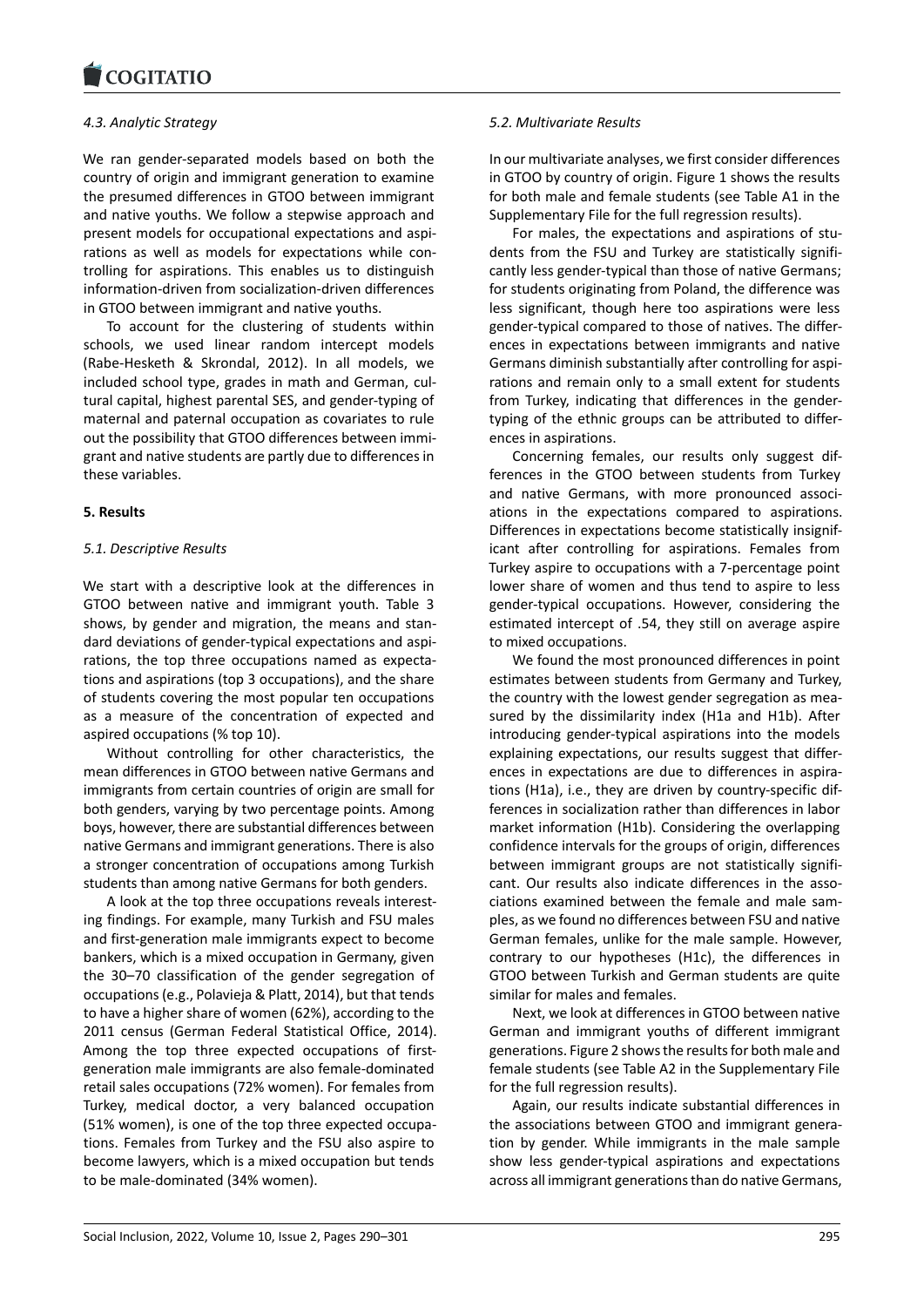#### $\blacksquare$  Coultain

| Table 3. Descriptive statistics of GTOO by ethnic origin and gender (non-imputed values). |  |  |  |
|-------------------------------------------------------------------------------------------|--|--|--|
|-------------------------------------------------------------------------------------------|--|--|--|

|                            | Males                                                                                        |           |          | Females                                                                   |     |          |  |
|----------------------------|----------------------------------------------------------------------------------------------|-----------|----------|---------------------------------------------------------------------------|-----|----------|--|
|                            | х                                                                                            | <b>SD</b> | % Top 10 | х                                                                         | SD  | % Top 10 |  |
| Expectations               |                                                                                              |           |          |                                                                           |     |          |  |
| <b>Natives</b>             | .72                                                                                          | .26       | 30%      | .64                                                                       | .24 | 38%      |  |
| Top 3 occupations          | automotive technician (5%), police<br>officer (4%), mechatronics<br>engineer (3%)            |           |          | childcare worker (8%), teacher (6%),<br>office clerk and secretary (4%)   |     |          |  |
| Poland                     | .71                                                                                          | .27       | 31%      | .66                                                                       | .23 | 42%      |  |
| Top 3 occupations          | woodworker, furniture-maker (4%),<br>automotive technician (4%),<br>mechanical engineer (3%) |           |          | childcare worker (9%), teacher (6%),<br>retail salesperson (5%)           |     |          |  |
| <b>Former Soviet Union</b> | .71                                                                                          | .26       | 35%      | .67                                                                       | .22 | 45%      |  |
| Top 3 occupations          | automotive technician (5%), banker<br>(5%), mechanical engineer (4%)                         |           |          | office clerk and secretary (6%),<br>teacher (6%), banker (6%)             |     |          |  |
| Turkey                     | .70                                                                                          | .28       | 50%      | .67                                                                       | .24 | 55%      |  |
| Top 3 occupations          | automotive technician (9%),<br>banker (8%), police officer (8%)                              |           |          | retail salesperson (8%), medical<br>doctor (8%), childcare worker (6%)    |     |          |  |
| 1st generation immigrants  | .66                                                                                          | .28       | 38%      | .68                                                                       | .23 | 43%      |  |
| Top 3 occupations          | banker (6%), retail salesperson (5%),<br>automotive technician (5%)                          |           |          | banker (6%), office clerk and<br>secretary (6%), nursing (6%)             |     |          |  |
| 2nd generation immigrants  | .69                                                                                          | .27       | 33%      | .66                                                                       | .23 | 46%      |  |
| Top 3 occupations          | automotive technician (5%),<br>banker (5%), police officer (4%)                              |           |          | retail salesperson (7%), childcare<br>worker (7%), teacher (5%)           |     |          |  |
| 3rd generation immigrants  | .69                                                                                          | .26       | 28%      | .65                                                                       | .23 | 41%      |  |
| Top 3 occupations          | automotive technician (5%),<br>teacher (4%), police officer (4%)                             |           |          | childcare worker (8%), teacher (8%),<br>office clerk and secretary (5%)   |     |          |  |
| <b>Aspirations</b>         |                                                                                              |           |          |                                                                           |     |          |  |
| <b>Natives</b>             | .74                                                                                          | .23       | 35%      | .58                                                                       | .24 | 35%      |  |
| Top 3 occupations          | athlete (8%), pilot (5%), managing<br>director (4%)                                          |           |          | medical doctor (6%), childcare<br>worker (6%), teacher (4%)               |     |          |  |
| Poland                     | .72                                                                                          | .22       | 34%      | .58                                                                       | .23 | 34%      |  |
| Top 3 occupations          | athlete (7%), architect (4%), pilot (4%)                                                     |           |          | medical doctor (5%), childcare<br>worker (5%), clinical psychologist (4%) |     |          |  |
| Former Soviet Union        | .72                                                                                          | .22       | 35%      | .58                                                                       | .23 | 40%      |  |
| Top 3 occupations          | athlete (7%), lawyer (5%), pilot (4%)                                                        |           |          | medical doctor (7%), lawyer (5%),<br>banker (5%)                          |     |          |  |
| Turkey                     | .73                                                                                          | .22       | 60%      | .57                                                                       | .23 | 50%      |  |
| Top 3 occupations          | athlete (12%), pilot (11%), police<br>officer (9%)                                           |           |          | medical doctor (13%), lawyer (6%),<br>teacher (5%)                        |     |          |  |
| 1st generation immigrants  | .69                                                                                          | .24       | 44%      | .59                                                                       | .23 | 40%      |  |
| Top 3 occupations          | athlete (10%), pilot (5%), actor (5%)                                                        |           |          | medical doctor (8%), banker (5%),<br>lawyer (5%)                          |     |          |  |
| 2nd generation immigrants  | .72                                                                                          | .22       | 42%      | .56                                                                       | .24 | 39%      |  |
| Top 3 occupations          | athlete (10%), pilot (7%), managing<br>director (4%)                                         |           |          | medical doctor (8%), lawyer (5%),<br>childcare worker (5%)                |     |          |  |
| 3rd generation immigrants  | .70                                                                                          | .23       | 35%      | .58                                                                       | .24 | 34%      |  |
| Top 3 occupations          | athlete (8%), pilot (5%), medical<br>doctor (4%)                                             |           |          | childcare worker (5%), medical<br>doctor (4%), clinical psychologist (4%) |     |          |  |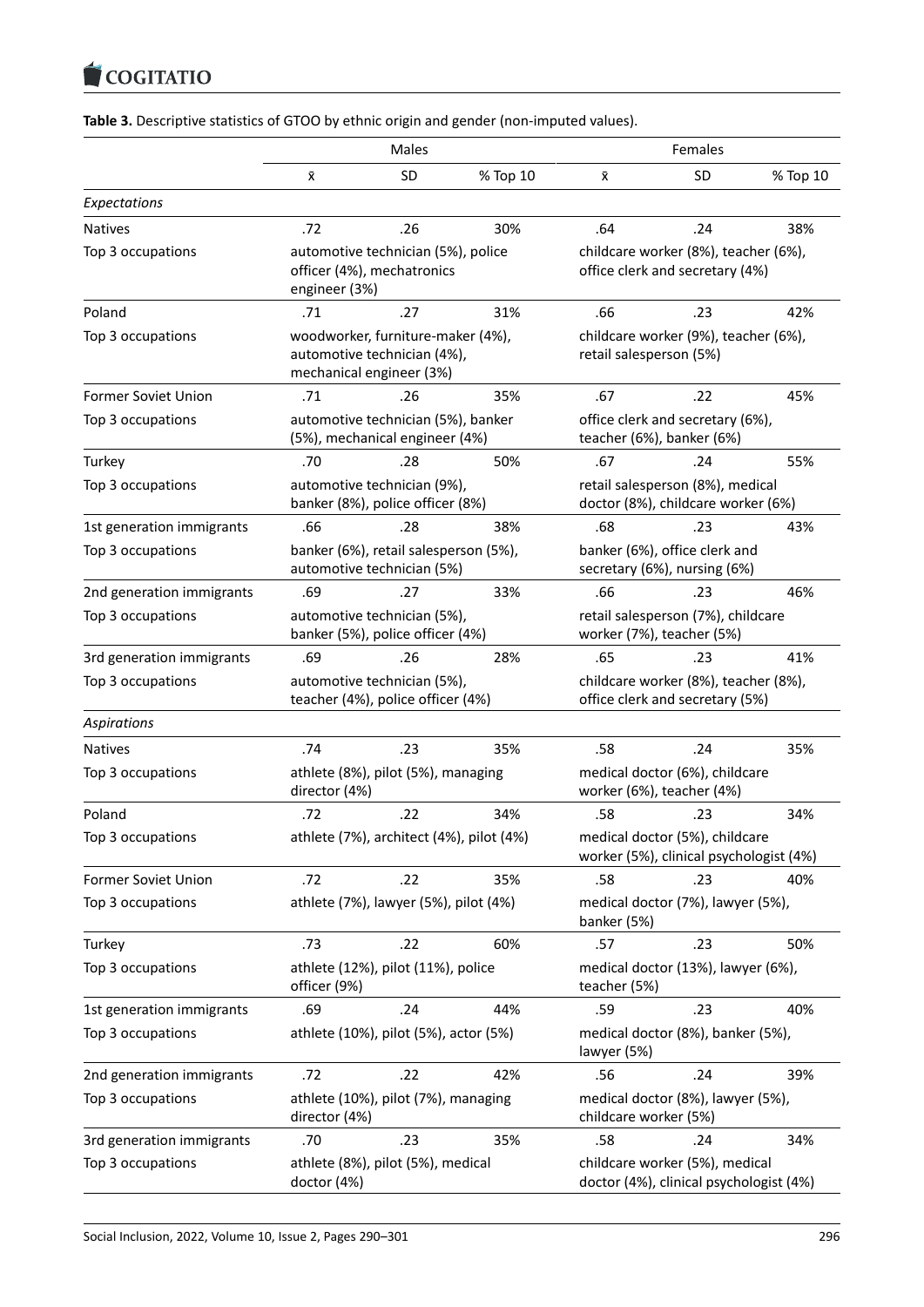

**Figure 1.** Differences in GTOO by country of origin (ref. Germans) for the male and female samples. Notes: Linear random intercept models; 95% confidence interval; N(males) = 4,868; N(females) = 5,396; N(schools‐males) = 608; N(schools‐females) = 610. Higher values of GTOO refer to a higher same‐sex share in respective occupations. Controls: school type, grades in math and German, cultural capital, highest parental SES, gender‐typing of parental' occupations. Intercepts (males): expectations .63, aspirations .73, and expectations net of aspirations .13; intercepts (females): expec‐ tations .57, aspirations .54, and expectations net of aspirations .28.



**Figure 2.** Differences in GTOO by immigrant generation (ref. Germans) for the male and female samples. Notes: Intercepts (males): expectations .63, aspirations .73, and expectations net of aspirations .13; intercepts (females): expectations .56, aspirations .54, and expectations net of aspirations .28. Other notes from Figure 1 also apply here.

only immigrants of the first two generations in the female sample show less gender-typical aspirations than native Germans. Also, the less gender‐typical aspirations are more pronounced for males than for females. For males, first-generation immigrants on average aspire to occupations with a 9‐percentage point lower share of men and expect to obtain occupations with an 11‐percentage point lower share of men than do native Germans. Given the intercepts of .63 (expectations) and .73 (aspirations), first-generation immigrant males still aspire to and expect occupations that are classified as mixed.

Concerning our hypotheses 2a and 2b, our results for males indicate shrinking differences in aspirations and expectations between immigrants and natives across immigrant generations. For women, the models do not

suggest a statistically significant decline in differences between immigrant generations. By introducing gender‐ typical aspirations to the models explaining expectations, we aimed to shed light on why differences in GTOO between natives and immigrants decrease with the immi‐ grant generation: They may decrease due to socializa‐ tion processes (decreasing aspirations) and/or due to information gains concerning the structural properties of the host society's labor market (decreasing expecta‐ tions when aspirations are controlled). In line with H2b, after controlling for aspirations in the model predicting expectations, our results still show differences in expectations between immigrants and native Germans for males. However, compared to the model explaining expectations without considering aspirations, the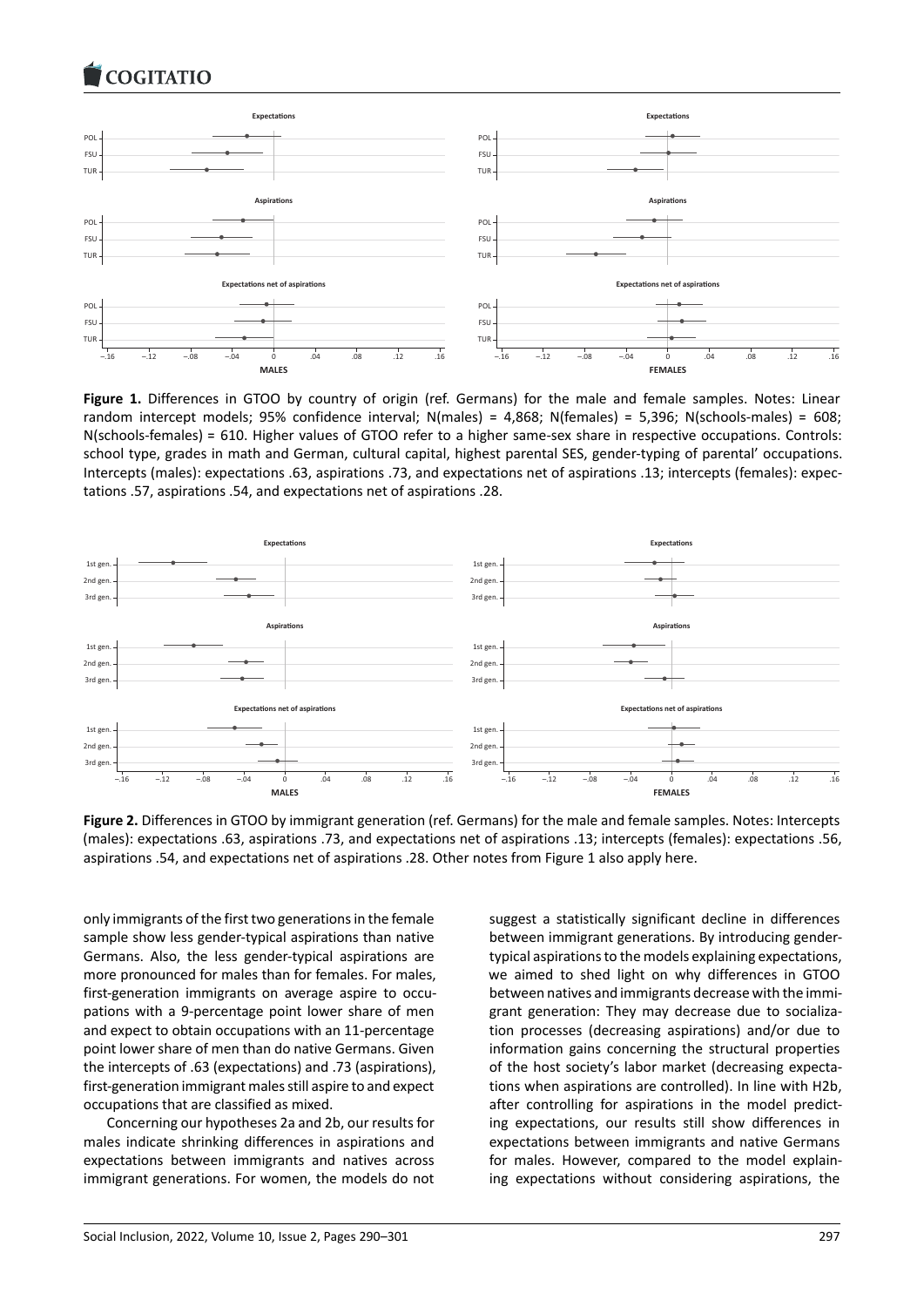#### COMITATIO

estimates decrease by about half and become statisti‐ [cally insignificant for](https://www.cogitatiopress.com) third‐generation immigrants com‐ pared to natives, supporting H2a.

### **6. Discussion**

### *6.1. Summary*

We illuminated the role of the intersection between gender and migration in explaining the occupational ori‐ entations of youths. Using data on ninth‐graders from the NEPS, we investigated differences between gender‐ typical occupational aspirations and expectations of immigrant and German youths. First, we found origin‐ specific differences in GTOO: A descriptive look at the most frequent occupational aspirations and expecta‐ tions shows that, compared to native Germans, immi‐ grant youths more often mention occupations that can be considered mixed or less gender‐typical in the German context. Moreover, our multivariate mod‐ els reveal that especially immigrant boys expect and aspire to occupations with a lower same‐sex share than German boys; differences between girls were not statis‐ tically significant. Our results support previous research that has found origin‐specific differences regarding both GTOO (Baird, 2012; Hardie, 2015) and the social status of aspired occupations (e.g., Wicht, 2016). In line with segmented assimilation theory (Portes & Rumbaut, 2001), the differences in GTOO between immigrant and native youth apply only to certain origin groups: Turkish males and females as well as males from the FSU. Most notably, only females from Turkey, the country with the most pronounced contrast to the German context, differ in their GTOO from native females (the differences in GTOO between groups of origin in the male sample are not statistically significant). This could be due to a lack of same‐ sex role models (Xie & Shauman, 1997), causing females to tend to be oriented towards native German males.

Second, the differences between the GTOO of immi‐ grant and native youth are subject to processes of accul‐ turation, as the differences between immigrant and native expectations shrink with immigrant generation and substantially alter after controlling for aspirations. This speaks for socialization processes in the host soci‐ ety, i.e., the internalization of the social structures of the host society, rather than for an increase in informa‐ tion about the host society's labor market with immi‐ grant generation. These results also support previous studies finding declining differences in gender ideology between immigrants and natives across immigrant gen‐ erations (e.g., Röder & Mühlau, 2014). Our findings sug‐ gesting assimilation processes are also consistent with studies showing that there is a disproportionate per‐ centage of foreign as compared to German apprentices in highly gender‐segregated occupations such as hair‐ dresser, medical assistant, retailer, and car mechanic (Siegert, 2009). This could be due to assimilation pro‐ cesses driven by the labor or training market.

### *6.2. Limitations*

Some methodological limitations of our study need to be considered. First, due to an insufficient number of cases, we were unable to analyze the relationship between GTOO and the joint importance of country of origin and immigrant generation. Second, due to limited data, we use country of origin as a container for various struc‐ tural differences and could not directly examine the rela‐ tionship between country‐specific structural properties and GTOO. Third, we do not consider cultural differ‐ ences across countries of origin, such as norms and val‐ ues regarding gender‐typical career choices, as no such data are available. Finally, as the data used are cross‐ sectional, our results can only be interpreted correlatively and not causally.

### **7. Conclusion**

Our results support the assumption that the gender‐ typing of occupations is culturally determined (Hofstede, 2001). Thus, the GTOO of immigrant youths are influ‐ enced by multiple cultural contexts: They come with a "frame of reference" shaped by their country of origin or that of their families, which they later adapt by internal‐ izing the social structures and value orientations of the host society.

This acculturation process can have different impli‐ cations for immigrants and their integration into the training market. On the one hand, by adapting to the GTOO of autochthones, immigrants may better meet the demands of the labor market and potentially increase their chances of a smooth transition into the training market. On the other hand, their adaptation may involve compromises associated with adverse consequences, such as lower well‐being (Hardie, 2014) or dropping out of training (Beckmann et al., 2021). Future research is needed to investigate the consequences of acculturation processes in immigrant GTOO for both the well‐being of immigrants as well as their labor market integration.

Moreover, another outstanding research question is the extent to which origin‐specific differences in GTOO are related to other dimensions of occupa‐ tional orientations, such as social status. For exam‐ ple, immigrants often have higher educational orientations (e.g., Salikutluk, 2016) and aspire to higher status occupations (Wicht, 2016) that are considered less gender‐segregated (Busch, 2013; Siembab & Wicht, 2020). A task for future research would therefore be to examine whether this tendency toward more gender‐atypical occupations is attributable to the level of SES of immigrants' occupational orientations.

From a macro perspective, gender‐atypical career plans may have the long‐term potential to reduce per‐ sistent gender segregation and gender inequalities in the labor market that result from occupational choices. With this in mind, it might be useful to take measures that encourage young immigrants to maintain their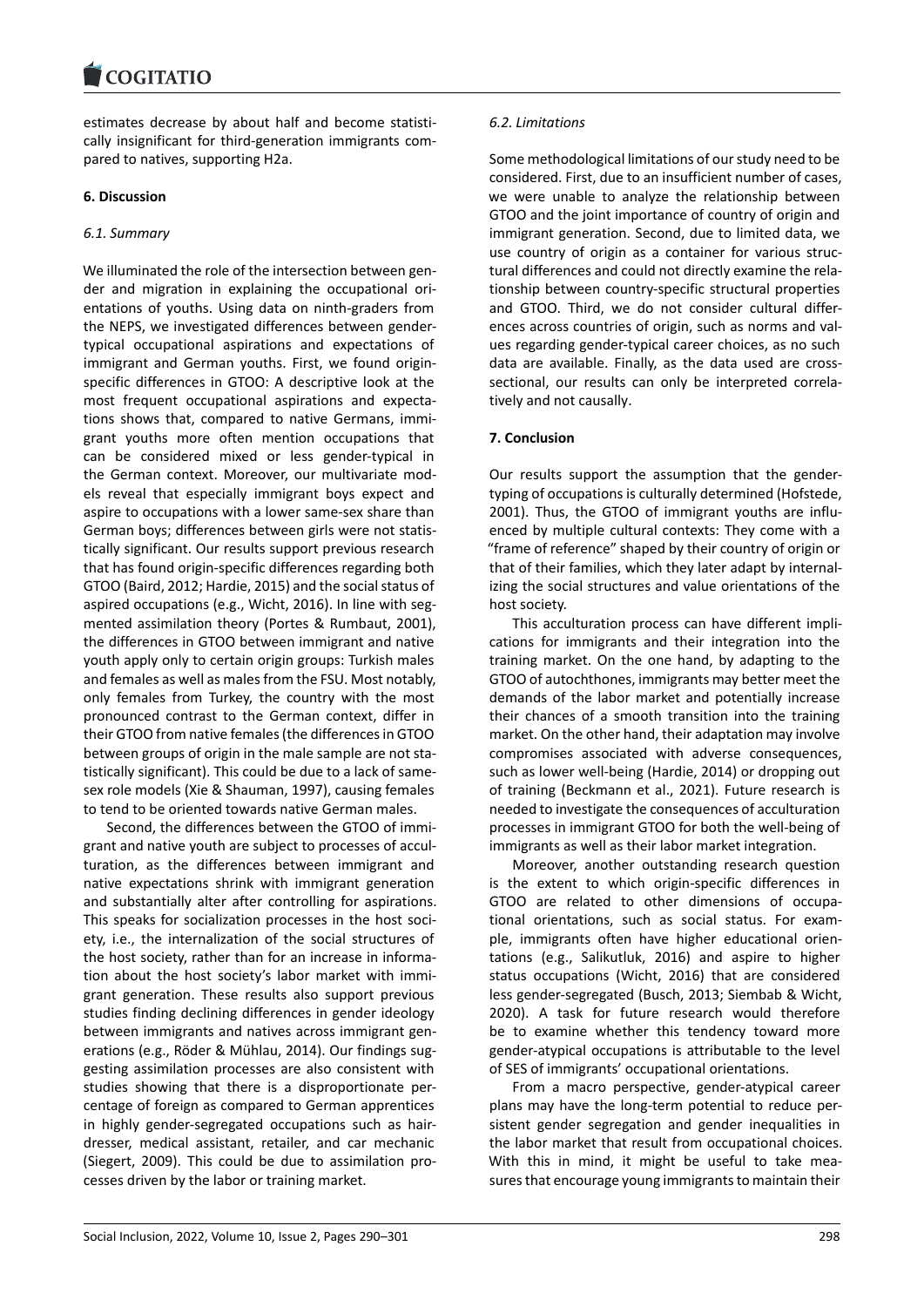#### **LOGITATIO**

gender‐atypical career plans rather than "accepting" pos‐ [sible compromises. H](https://www.cogitatiopress.com)owever, this also requires a train‐ ing and labor market that is amenable to gender‐atypical career choices.

### **Acknowledgments**

We thank our student assistant Alexandra Gelbstein for her collaboration on early versions of the article and Millay Hyatt for her proofreading service. This article uses data from the National Educational Panel Study (see Blossfeld & Roßbach, 2019). The NEPS is carried out by the Leibniz Institute for Educational Trajectories (LIfBi, Germany) in cooperation with a nationwide network.

### **Conflict of Interests**

The authors declare no conflict of interest.

#### **Supplementary material**

Supplementary material for this article is available online in the format provided by the author (unedited). The syntax for replicating the analyses reported here can be found at https://doi.org/10.7802/2392.

#### **References**

- Alba, R. [D., & Nee, V. \(2003\).](https://doi.org/10.7802/2392) *Remaking the American mainstream: Assimilation and contemporary immi‐ gration*. Harvard University Press. https://doi.org/ 10.4159/9780674020115
- Baird, C. L. (2012). Going against the flow: A longitudinal study of the effects of cognitive skills and gender beliefs on occupational aspi[rations and out‐](https://doi.org/10.4159/9780674020115) comes. *[Sociological Forum](https://doi.org/10.4159/9780674020115)*, *27*(4), 986–1009. https:// doi.org/10.1111/j.1573‐7861.2012.01365.x
- Beckmann, J., Wicht, A., & Siembab, M. (2021). *Career compromises and dropout from vocational education and training in Germany.* SocArXiv. https://[doi.org/](https://doi.org/10.1111/j.1573-7861.2012.01365.x) [10.31235/osf.io/4ztv9](https://doi.org/10.1111/j.1573-7861.2012.01365.x)
- Blossfeld, H.‐P., & Roßbach, H.‐G. (Eds.). (2019). *Edu‐ cation as a lifelong process: The German National Educational Panel Study*. Springer. [https://doi.org/](https://doi.org/10.31235/osf.io/4ztv9) [10.1007/978‐3‐658‐23](https://doi.org/10.31235/osf.io/4ztv9)162‐0
- Busch, A. (2013). *Die berufliche Geschlechtersegregation in Deutschland: Ursachen, Reproduktion, Folgen* [Occupational gender segregatio[n in Germany:](https://doi.org/10.1007/978-3-658-23162-0) [Causes, reproduction, con](https://doi.org/10.1007/978-3-658-23162-0)sequences]. Springer. https://doi.org/10.1007/978‐3‐658‐01707‐1
- Charles, M., & Grusky, D. B. (2004). *Occupational ghet‐ tos: The worldwide segregation of women and men*. *Studies in social inequality*. Stanford University Press.
- Ecc[les, J. \(2011\). Gendered educational and](https://doi.org/10.1007/978-3-658-01707-1) occupa‐ tional choices: Applying the Eccles et al. model of achievement‐related choices. *International Journal of Behavioral Development*, *35*(3), 195–201. https:// doi.org/10.1177/0165025411398185
- European Commission. (2009). *Gender segregation in the labour market: Root causes, implications and policy responses in the EU*. https://op.europa.eu/ de/publication‐detail/‐/publication/39e67b83‐852f‐ 4f1e‐b6a0‐a8fbb599b256
- Flohr, M., Menze, L., & Protsch, P. (2020). Berufliche Aspirationen im Kontext regio[naler Berufsstrukturen](https://op.europa.eu/de/publication-detail/-/publication/39e67b83-852f-4f1e-b6a0-a8fbb599b256) [\[Vocational aspirations in the context of regional](https://op.europa.eu/de/publication-detail/-/publication/39e67b83-852f-4f1e-b6a0-a8fbb599b256) [occupational structures\].](https://op.europa.eu/de/publication-detail/-/publication/39e67b83-852f-4f1e-b6a0-a8fbb599b256) *Kölner Zeitschrift für Sozi‐ ologie und Sozialpsychologie*, *72*(Suppl. 1), 79–104. https://doi.org/10.1007/s11577‐020‐00665‐4
- Gans, H. J. (2007). Acculturation, assimilation and mobility. *Ethnic and Racial Studies*, *30*(1), 152–164. https://doi.org/10.1080/01419870601006637
- Ga[nzeboom, H., de Graaf, P., & Treiman, D. \(1992\). A](https://doi.org/10.1007/s11577-020-00665-4) stan‐ dard international socio‐economic index of occupa‐ tional status. *Social Science Research*, *21*, 1–56.

Ge[rman Federal Employment Agency. \(2015\).](https://doi.org/10.1080/01419870601006637) *German classification of occupations 2010*. https://statistik. arbeitsagentur.de/DE/Statischer‐Content/ Grundlagen/Klassifikationen/Klassifikation‐der‐ Berufe/KldB2010/Arbeitshilfen/Englische‐KldB2010/ Generische‐Publikationen/Kldb2010[‐Englisch.xls?\\_\\_](https://statistik.arbeitsagentur.de/DE/Statischer-Content/Grundlagen/Klassifikationen/Klassifikation-der-Berufe/KldB2010/Arbeitshilfen/Englische-KldB2010/Generische-Publikationen/Kldb2010-Englisch.xls?__blob=publicationFile&v=6) [blob=publicationFile&v=6](https://statistik.arbeitsagentur.de/DE/Statischer-Content/Grundlagen/Klassifikationen/Klassifikation-der-Berufe/KldB2010/Arbeitshilfen/Englische-KldB2010/Generische-Publikationen/Kldb2010-Englisch.xls?__blob=publicationFile&v=6)

- Ge[rman Federal Statistical Office. \(2014\).](https://statistik.arbeitsagentur.de/DE/Statischer-Content/Grundlagen/Klassifikationen/Klassifikation-der-Berufe/KldB2010/Arbeitshilfen/Englische-KldB2010/Generische-Publikationen/Kldb2010-Englisch.xls?__blob=publicationFile&v=6) *Berufsdaten [der Bevölkerung. Ausgewählte Tabellen des Zensus](https://statistik.arbeitsagentur.de/DE/Statischer-Content/Grundlagen/Klassifikationen/Klassifikation-der-Berufe/KldB2010/Arbeitshilfen/Englische-KldB2010/Generische-Publikationen/Kldb2010-Englisch.xls?__blob=publicationFile&v=6) mit Stichtag 9.Mai 2011* [\[Occupational data of the](https://statistik.arbeitsagentur.de/DE/Statischer-Content/Grundlagen/Klassifikationen/Klassifikation-der-Berufe/KldB2010/Arbeitshilfen/Englische-KldB2010/Generische-Publikationen/Kldb2010-Englisch.xls?__blob=publicationFile&v=6) [population. Selected table](https://statistik.arbeitsagentur.de/DE/Statischer-Content/Grundlagen/Klassifikationen/Klassifikation-der-Berufe/KldB2010/Arbeitshilfen/Englische-KldB2010/Generische-Publikationen/Kldb2010-Englisch.xls?__blob=publicationFile&v=6)s of the census with refer‐ ence date May 9, 2011].
- German Federal Statistical Office. (2017). *Bevölkerung mit Migrationshintergrund: Ergebnisse des Mikrozen‐ sus 2010* [Population with a migration background: Results of the 2010 microcensus]. https://www. destatis.de/DE/Themen/Gesellschaft‐Umwelt/ Bevoelkerung/Migration-Integration/Publikationen/ Downloads‐Migration/migrationshintergrund‐ sonderausgabe‐5122121109004.pdf
- Ge[rman Federal Statistical Office. \(2022\).](https://www.destatis.de/DE/Themen/Gesellschaft-Umwelt/Bevoelkerung/Migration-Integration/Publikationen/Downloads-Migration/migrationshintergrund-sonderausgabe-5122121109004.pdf) *[Bevölkerung](https://www.destatis.de/DE/Themen/Gesellschaft-Umwelt/Bevoelkerung/Migration-Integration/Publikationen/Downloads-Migration/migrationshintergrund-sonderausgabe-5122121109004.pdf) [mit Migrationshintergrund: Ergebnisse des Mikrozen‐](https://www.destatis.de/DE/Themen/Gesellschaft-Umwelt/Bevoelkerung/Migration-Integration/Publikationen/Downloads-Migration/migrationshintergrund-sonderausgabe-5122121109004.pdf) sus 2020* [\[Population with a migration backgr](https://www.destatis.de/DE/Themen/Gesellschaft-Umwelt/Bevoelkerung/Migration-Integration/Publikationen/Downloads-Migration/migrationshintergrund-sonderausgabe-5122121109004.pdf)ound: [Results of the 2020 microcensus](https://www.destatis.de/DE/Themen/Gesellschaft-Umwelt/Bevoelkerung/Migration-Integration/Publikationen/Downloads-Migration/migrationshintergrund-sonderausgabe-5122121109004.pdf)]. https://www. destatis.de/DE/Themen/Gesellschaft‐Umwelt/ Bevoelkerung/Migration-Integration/Publikationen/ Downloads‐Migration/migrationshintergrund‐ endergebnisse‐2010220207004.pdf
- Go[ttfredson, L. S. \(2002\). Gottfredson's theory of circum‐](https://www.destatis.de/DE/Themen/Gesellschaft-Umwelt/Bevoelkerung/Migration-Integration/Publikationen/Downloads-Migration/migrationshintergrund-endergebnisse-2010220207004.pdf) [scription, compromise, and self‐creation. In D. Brown](https://www.destatis.de/DE/Themen/Gesellschaft-Umwelt/Bevoelkerung/Migration-Integration/Publikationen/Downloads-Migration/migrationshintergrund-endergebnisse-2010220207004.pdf) (Ed.), *[Career choice and development](https://www.destatis.de/DE/Themen/Gesellschaft-Umwelt/Bevoelkerung/Migration-Integration/Publikationen/Downloads-Migration/migrationshintergrund-endergebnisse-2010220207004.pdf)* (pp. 85–148). [Jossey‐Bass.](https://www.destatis.de/DE/Themen/Gesellschaft-Umwelt/Bevoelkerung/Migration-Integration/Publikationen/Downloads-Migration/migrationshintergrund-endergebnisse-2010220207004.pdf)
- Haberfeld, Y., Cohen, Y., Kalter, F., & Kogan, I. (2011). Differences in earnings assimilation of immigrants from the former Soviet Union to Germany and Israel during 1994–2005: The interplay between context of reception, observed, and unobserved immigrants' attributes. *International Journal of Comparative Sociology*, *52*(1/2), 6–24. https://doi.org/10.1177/ 0020715210377157

Hadjar, A., & Aeschlimann, B. (2015). Gender stereotypes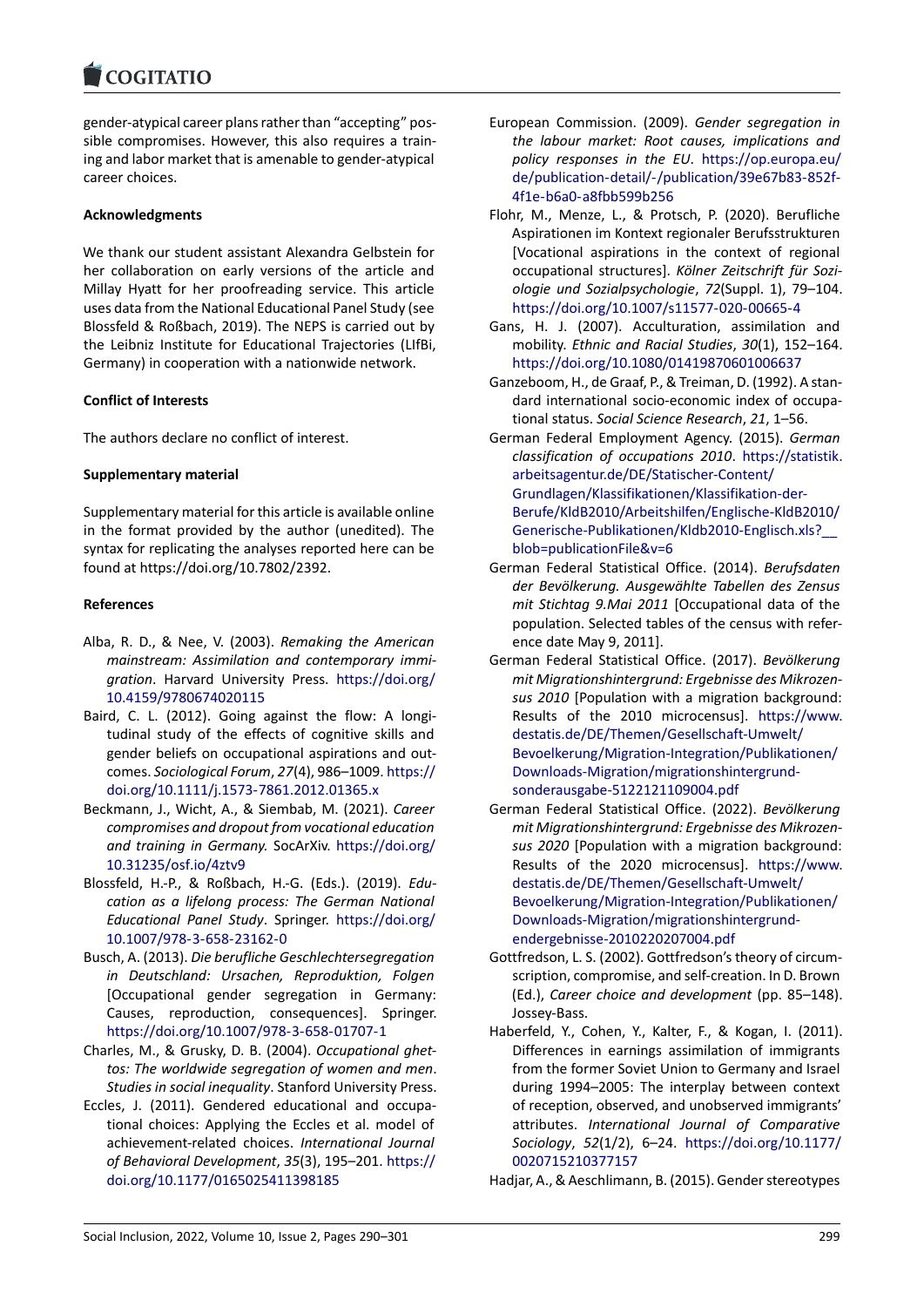#### COGITATIO

and gendered vocational aspirations among Swiss [secondary schoo](https://www.cogitatiopress.com)l students. *Educational Research*, *57*(1), 22–42. https://doi.org/10.1080/00131881. 2014.983719

- Hardie, J. H. (2014). The consequences of unrealized occupational goals in the transition to adulthood. *Social Science Research*, *48*, 196–211. [https://doi.](https://doi.org/10.1080/00131881.2014.983719) [org/10.1016/](https://doi.org/10.1080/00131881.2014.983719)j.ssresearch.2014.06.006
- Hardie, J. H. (2015). Women's work? Predictors of young men's aspirations for entering traditionally female‐ dominated occupations. *Sex Roles*, *72*(7‐[8\), 349–362.](https://doi.org/10.1016/j.ssresearch.2014.06.006) [https://doi.org/10.1007/s11199‐015‐0](https://doi.org/10.1016/j.ssresearch.2014.06.006)449‐1
- Heinz, W. R. (2009). Structure and agency in transition research. *Journal of Education and Work*, *22*(5), 391–404. https://doi.org/10.1080/1363908090345 [4027](https://doi.org/10.1007/s11199-015-0449-1)
- Hodkinson, P., & Sparkes, A. (1997). Careership: A socio‐ logical theory of career decision making. *British Jour‐ nal of Soci[ology of Education](https://doi.org/10.1080/13639080903454027)*, *18*(1), 29–44. https:// [doi.o](https://doi.org/10.1080/13639080903454027)rg/10.1080/0142569970180102
- Hofstede, G. (2001). *Culture's consequences: Compar‐ ing values, behaviors, institutions, and organizations across nations* (2nd ed.). SAGE.
- Int[ernational Labour Organization. \(20](https://doi.org/10.1080/0142569970180102)20a). *[Employ‐](https://doi.org/10.1080/0142569970180102) ment by sex and occupation*. https://www.ilo.org/ shinyapps/bulkexplorer43/?lang=en&segment= indicator&id=EMP\_TEMP\_SEX\_OCU\_NB\_A&ref\_ area=DEU+KAZ+POL+RUS+TUR&sex=SEX\_ M&classif1=OCU\_SKILL\_TOTAL[+OCU\\_SKILL\\_L3](https://www.ilo.org/shinyapps/bulkexplorer43/?lang=en&segment=indicator&id=EMP_TEMP_SEX_OCU_NB_A&ref_area=DEU+KAZ+POL+RUS+TUR&sex=SEX_M&classif1=OCU_SKILL_TOTAL+OCU_SKILL_L3)
- Int[ernational Labour Organization. \(2020b\).](https://www.ilo.org/shinyapps/bulkexplorer43/?lang=en&segment=indicator&id=EMP_TEMP_SEX_OCU_NB_A&ref_area=DEU+KAZ+POL+RUS+TUR&sex=SEX_M&classif1=OCU_SKILL_TOTAL+OCU_SKILL_L3) *Labour force [participation rate by sex and age: ILO modelled e](https://www.ilo.org/shinyapps/bulkexplorer43/?lang=en&segment=indicator&id=EMP_TEMP_SEX_OCU_NB_A&ref_area=DEU+KAZ+POL+RUS+TUR&sex=SEX_M&classif1=OCU_SKILL_TOTAL+OCU_SKILL_L3)sti‐ mates, Nov. 2020*. [https://www.ilo.org/s](https://www.ilo.org/shinyapps/bulkexplorer43/?lang=en&segment=indicator&id=EMP_TEMP_SEX_OCU_NB_A&ref_area=DEU+KAZ+POL+RUS+TUR&sex=SEX_M&classif1=OCU_SKILL_TOTAL+OCU_SKILL_L3)hinyapps/ [bulkexplorer43/?lang=en&segment=indicator&](https://www.ilo.org/shinyapps/bulkexplorer43/?lang=en&segment=indicator&id=EMP_TEMP_SEX_OCU_NB_A&ref_area=DEU+KAZ+POL+RUS+TUR&sex=SEX_M&classif1=OCU_SKILL_TOTAL+OCU_SKILL_L3)id= EAP\_2WAP\_SEX\_AGE\_RT\_A&ref\_area=DEU+ KAZ+POL+RUS+TUR&sex=SEX\_F&classif1=AGE\_ YTHADULT\_YGE15&[timefrom=2010&timeto=2010](https://www.ilo.org/shinyapps/bulkexplorer43/?lang=en&segment=indicator&id=EAP_2WAP_SEX_AGE_RT_A&ref_area=DEU+KAZ+POL+RUS+TUR&sex=SEX_F&classif1=AGE_YTHADULT_YGE15&timefrom=2010&timeto=2010)
- Jon[sson, J. O., & Rudolphi, F. \(2011\). Weak performanc](https://www.ilo.org/shinyapps/bulkexplorer43/?lang=en&segment=indicator&id=EAP_2WAP_SEX_AGE_RT_A&ref_area=DEU+KAZ+POL+RUS+TUR&sex=SEX_F&classif1=AGE_YTHADULT_YGE15&timefrom=2010&timeto=2010)e‐ [strong determination: School achievement an](https://www.ilo.org/shinyapps/bulkexplorer43/?lang=en&segment=indicator&id=EAP_2WAP_SEX_AGE_RT_A&ref_area=DEU+KAZ+POL+RUS+TUR&sex=SEX_F&classif1=AGE_YTHADULT_YGE15&timefrom=2010&timeto=2010)d edu‐ [cational choice among children of immigrants in](https://www.ilo.org/shinyapps/bulkexplorer43/?lang=en&segment=indicator&id=EAP_2WAP_SEX_AGE_RT_A&ref_area=DEU+KAZ+POL+RUS+TUR&sex=SEX_F&classif1=AGE_YTHADULT_YGE15&timefrom=2010&timeto=2010) Swe‐ den. *[European Sociological Review](https://www.ilo.org/shinyapps/bulkexplorer43/?lang=en&segment=indicator&id=EAP_2WAP_SEX_AGE_RT_A&ref_area=DEU+KAZ+POL+RUS+TUR&sex=SEX_F&classif1=AGE_YTHADULT_YGE15&timefrom=2010&timeto=2010)*, *27*(4), 487–508. https://doi.org/10.1093/esr/jcq021
- Kao, G., & Tienda, M. (1998). Educational aspirations of minority youth. *American Journal of Education*, *106*(3), 349–384. https://doi.org/10.1086/444188
- Klei[nert, C., & Schels, B. \(2020\). Zurück](https://doi.org/10.1093/esr/jcq021) zur Norm? Kom‐ promissbildung zwischen geschlechtstypischen und‐ untypischen Berufsaspirationen, Bewerbungs‐ und Ausbildungsberufen. *[Kölner Zeitschrift für Soziolog](https://doi.org/10.1086/444188)ie und Sozialpsychologie*, *72*, 229–260. https://doi.org/ 10.1007/s11577‐020‐00668‐1
- Kogan, I. (2011). New immigrants—Old disadvantage pat‐ terns? Labour market integration of recent immi‐ grants into Germany. *International [Migration](https://doi.org/10.1007/s11577-020-00668-1)*, *49*(1), 91–117. [https://doi.org/10.11](https://doi.org/10.1007/s11577-020-00668-1)11/j.1468‐2435.2010. 00609.x
- Kretschmer, D. (2018). Explaining differences in gender role attitudes among migrant and native adolescents in Germany: Intergenerational transmission, religios-

ity, and integration. *Journal of Ethnic and Migra‐ tion Studies*, *44*(13), 2197–2218. https://doi.org/ 10.1080/1369183X.2017.1388159

- Legewie, J., & DiPrete, T. (2014). The high school envi‐ ronment and the gender gap in science and engineer‐ ing. *Sociology of Education*, *87*(4), 259–280. [https://](https://doi.org/10.1080/1369183X.2017.1388159) [doi.org/10.1177/00380407145477](https://doi.org/10.1080/1369183X.2017.1388159)70
- Lent, R. W., Brown, S. D., & Hackett, G. (1994). Toward a unifying social cognitive theory of career and aca‐ demic interest, choice, and performance. *Jo[urnal of](https://doi.org/10.1177/0038040714547770) [Vocational Behavior](https://doi.org/10.1177/0038040714547770)*, *45*(1), 79–122. https://doi.org/ 10.1006/jvbe.1994.1027
- Leuze, K., & Helbig, M. (2015). *Why do girls' and boys' gender‐(a)typical occupational aspirations dif‐ fer across countries? How cultural [norms and insti‐](https://doi.org/10.1006/jvbe.1994.1027) [tutional constraints shap](https://doi.org/10.1006/jvbe.1994.1027)e young adolescents' occu‐ pational preferences* (Discussion Paper P2015‐002). WZB.
- Leuze, K., & Strauß, S. (2016). Why do occupations dom‐ inated by women pay less? How "female‐typical" work tasks and working-time arrangements affect the gender wage gap among higher education gradu‐ ates. *Work, Employment and Society*, *30*(5), 802–820. https://doi.org/10.1177/0950017015624402
- Little, R. J. A., & Rubin, D. B. (2002). *Statistical analy‐ sis with missing data*. John Wiley. https://doi.org/ 10.1002/9781119013563
- Ma[lin, L., & Jacob, M. \(2018\). Gendered occup](https://doi.org/10.1177/0950017015624402)ational aspirations of boys and girls in Germany: The impact of local VET and labour markets. *J[ournal of Voca‐](https://doi.org/10.1002/9781119013563) [tional Education & Train](https://doi.org/10.1002/9781119013563)ing*, *71*, 1–20. https://doi. org/10.1080/13636820.2018.1517128
- McElvany, N., Ferdinand, H. D., Gebauer, M. M., Bos, W., Huelmann, T., Köller, O., & Schöber, C. (2018). Attainment–aspiration gap in students w[ith a migra‐](https://doi.org/10.1080/13636820.2018.1517128) [tion background: The role of self‐effic](https://doi.org/10.1080/13636820.2018.1517128)acy. *Learning and Individual Differences*, *65*, 159–166. https://doi. org/10.1016/j.lindif.2018.05.002
- NEPS. (2013a). *Starting cohort 4—9th grade (SC4): Waves 1 and 2 questionnaires* (SUF Version 1.1.0). https://www.neps‐data.de/Portals/0/NE[PS/](https://doi.org/10.1016/j.lindif.2018.05.002) [Datenzentrum/Forschungsdaten/](https://doi.org/10.1016/j.lindif.2018.05.002)SC4/1‐1‐0/SC4\_1‐ 1‐0\_Q\_w1\_2\_en.pdf
- NEPS. (2013b). *Startkohorte 4: Klasse 9 (SC4) Wellen 1 [und 2: Erhebungsinstrumente](https://www.neps-data.de/Portals/0/NEPS/Datenzentrum/Forschungsdaten/SC4/1-1-0/SC4_1-1-0_Q_w1_2_en.pdf)* [Starting cohort 4: [9th grade \(SC4\): Waves 1 and 2 questionnaires\]](https://www.neps-data.de/Portals/0/NEPS/Datenzentrum/Forschungsdaten/SC4/1-1-0/SC4_1-1-0_Q_w1_2_en.pdf) [\(Field Version\).](https://www.neps-data.de/Portals/0/NEPS/Datenzentrum/Forschungsdaten/SC4/1-1-0/SC4_1-1-0_Q_w1_2_en.pdf) https://www.neps‐data.de/Portals/ 0/NEPS/Datenzentrum/Forschungsdaten/SC4/ Feldversionen/SC4\_Q\_w1‐2\_de.pdf
- NEPS Network. (2019a). National Educational Panel Study: Scientific [use file of starting cohort grade 5.](https://www.neps-data.de/Portals/0/NEPS/Datenzentrum/Forschungsdaten/SC4/Feldversionen/SC4_Q_w1-2_de.pdf) [https://doi.org/10.5157/NEPS:SC3:9.0.0](https://www.neps-data.de/Portals/0/NEPS/Datenzentrum/Forschungsdaten/SC4/Feldversionen/SC4_Q_w1-2_de.pdf)
- NE[PS Network. \(2019b\). National Ed](https://www.neps-data.de/Portals/0/NEPS/Datenzentrum/Forschungsdaten/SC4/Feldversionen/SC4_Q_w1-2_de.pdf)ucational Panel Study: Scientific use file of starting cohort grade 9. https://doi.org/10.5157/NEPS:SC4:10.0.0
- Olc[zyk, M., Will, G., & Kristen, C. \(2016\).](https://doi.org/10.5157/NEPS:SC3:9.0.0) *Immigrants in the NEPS: Identifying generation status and group of origin* (NEPS Survey Paper No. 4). Leibniz Institute